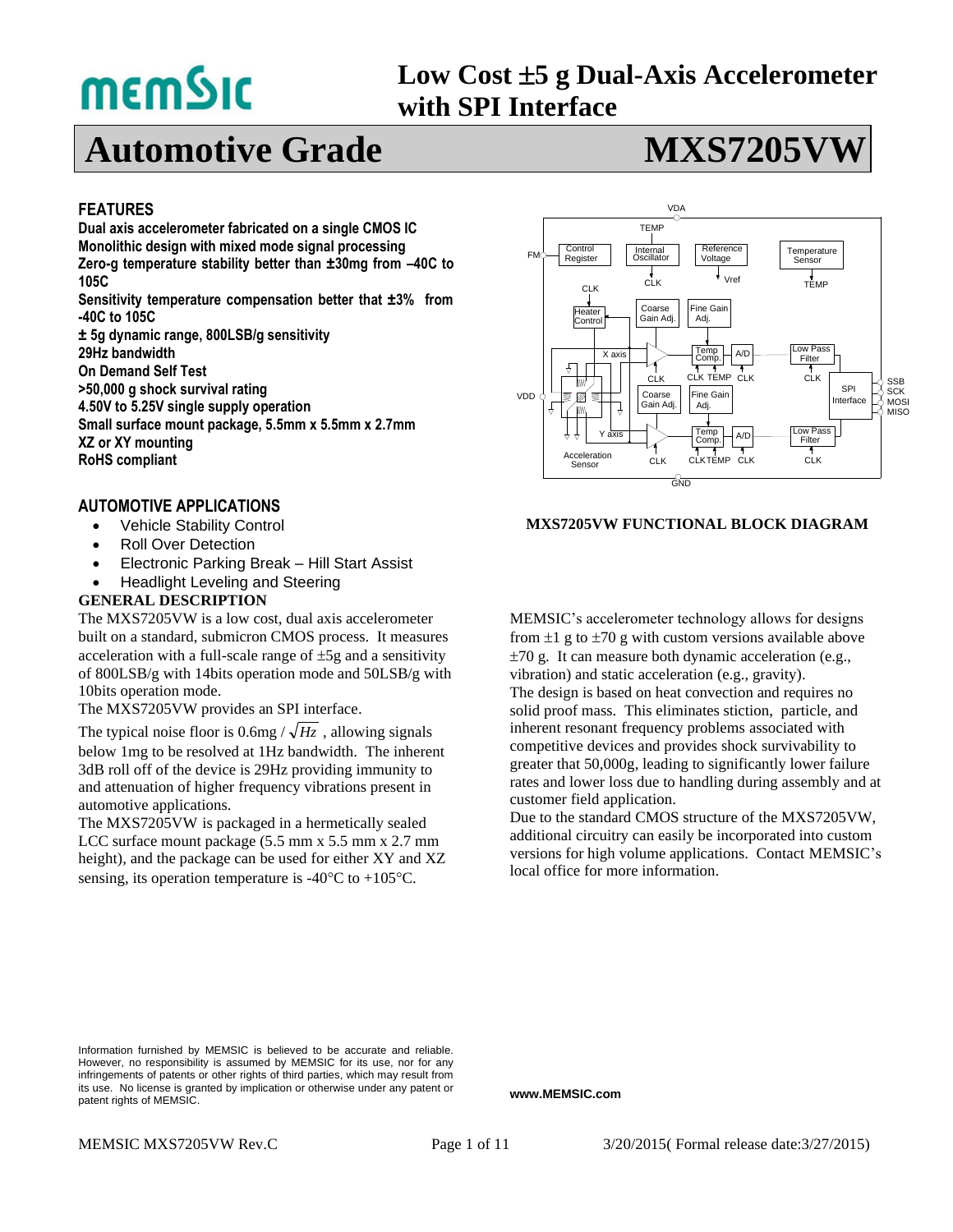**MXS7205VW SPECIFICATIONS** (Measurements @ 25°C, 14bits operation mode, Acceleration = 0 g unless otherwise noted;  $V_{DD} = V_{DA} = 5.0V$  unless otherwise specified)

| <b>PARAMETER</b>                    | Conditions                                                     | <b>MIN</b> | <b>TYP</b>       | <b>MAX</b>     | <b>UNITS</b>         |
|-------------------------------------|----------------------------------------------------------------|------------|------------------|----------------|----------------------|
| Full scale ranges                   |                                                                | $-5$       |                  | 5              | g                    |
| Nominal Sensitivity                 | 14bits operation mode                                          |            | 800              |                | LSB/g                |
|                                     | 10bits operation mode                                          |            | 50               |                | LSB/g                |
| Initial @ 25°C                      |                                                                | $-3$       | $\boldsymbol{0}$ | $+3$           | $\%$                 |
| Sensitivity drift                   | Initial -40 $\rm{^{\circ}C}$ to +105 $\rm{^{\circ}C}$          | $-3$       |                  | $+3$           | $\%$                 |
| Sensitivity drift                   | Include Aging                                                  | $-4$       | $\boldsymbol{0}$ | $+4$           | $\%$                 |
|                                     | -40 $^{\circ}$ C to +105 $^{\circ}$ C                          |            |                  |                |                      |
| <b>Cross Axis Sensitivity</b>       |                                                                |            |                  | 2.0            | $\%$                 |
| Non-Linearity (best straight line)  | $FSR = 10g$                                                    |            |                  | 1.0            | %FSR                 |
| Zero g Output Offset                | 2's complement output                                          |            | $\boldsymbol{0}$ |                | <b>LSB</b>           |
| Initial @ 25°C                      |                                                                | $-60$      | $\mathbf{0}$     | $+60$          | mg                   |
| Zero g Output Temperature Drift     | Initial -40 $\rm{^{\circ}C}$ to +105 $\rm{^{\circ}C}$          | $-30$      |                  | $+30$          | mg                   |
|                                     |                                                                |            |                  | 1.0            | $mg$ <sup>o</sup> C  |
| Zero g Output Temperature Drift     | Include Aging                                                  | $-100$     | $\boldsymbol{0}$ | $+100$         | mg                   |
|                                     | -40 $^{\circ}$ C to +105 $^{\circ}$ C                          |            |                  |                |                      |
| <b>Total Offset Drift Due to</b>    | -40 $\rm{^{\circ}C}$ to +105 $\rm{^{\circ}C}$ with             |            |                  | 80             | mg                   |
| Temperature <sup>1</sup>            | 2.5°C/min Temp Ramp                                            |            |                  |                |                      |
|                                     | $(max-min)$                                                    |            |                  |                |                      |
|                                     | -20 $\rm{^{\circ}C}$ to +80 $\rm{^{\circ}C}$ with              |            |                  | 40             | mg                   |
|                                     | 2.5°C/min Temp Ramp                                            |            |                  |                |                      |
|                                     | $(max-min)$                                                    |            |                  |                |                      |
|                                     | $0^{\circ}$ C to +60 $^{\circ}$ C with                         |            |                  | 50             | mg                   |
|                                     | 2.5°C/min Temp Ramp                                            |            |                  |                |                      |
|                                     | $(max-min)$                                                    |            |                  |                |                      |
| Selftest Signal                     | X-axis                                                         |            | $+2.5$           |                | g                    |
|                                     | $Y/Z$ -axis                                                    |            | $-2.5$           |                | g                    |
| Selftest Signal Tolerance           | $25^{\circ}$ C                                                 | $-5$       |                  | $+5$           | $\%$                 |
| Selftest Signal Drift (0g input)    | -40 $^{\circ}$ C to +105 $^{\circ}$ C                          | $-5$       |                  | 5              | $\%$                 |
| Selftest Signal Rise/Fall Time      |                                                                |            |                  | 20             | mS                   |
| <b>Frequency Response</b>           |                                                                | 26         | 29               | 32             | Hz                   |
| Phase Delay                         | 0 to 1KHz                                                      |            | 10               | 12             | mS                   |
| Recover Time From Overload Input    | 10g, 1mS shock                                                 |            |                  | $\overline{c}$ | mS                   |
|                                     | 10000g, 0.5mS half sine                                        |            |                  | 10             | mS                   |
| <b>Input Referred Noise Density</b> | shock                                                          |            |                  |                |                      |
|                                     | -40 $\rm{^{\circ}C}$ to +105 $\rm{^{\circ}C}$ , within<br>29Hz |            | 0.5              | 1.5            | mg/sqrtHz            |
| RMS Output Noise                    | No external filtering, 25°C                                    |            | 3.5              | 5.5            | mg RMS               |
|                                     | No external filtering                                          |            |                  | 11             | mg RMS               |
|                                     | -40 $^{\circ}$ C to +105 $^{\circ}$ C                          |            |                  |                |                      |
| Power up time $2$                   |                                                                |            | 200              | 300            | mS                   |
| <b>Operation Power Supply Range</b> |                                                                | 4.5        | 5.0              | 5.25           | V                    |
| Power consumption                   | @5V                                                            |            | 3.5              | 4.5            | mA                   |
| Operation Temperature Range         |                                                                | $-40$      |                  | 105            | $^{\circ}\mathrm{C}$ |

Note: <sup>1</sup>: Requirements can be met by characterization of 3lots x 30 parts per lot, not 100% test in production.<br><sup>2</sup>: Output settled to within +/-17mg of the final value.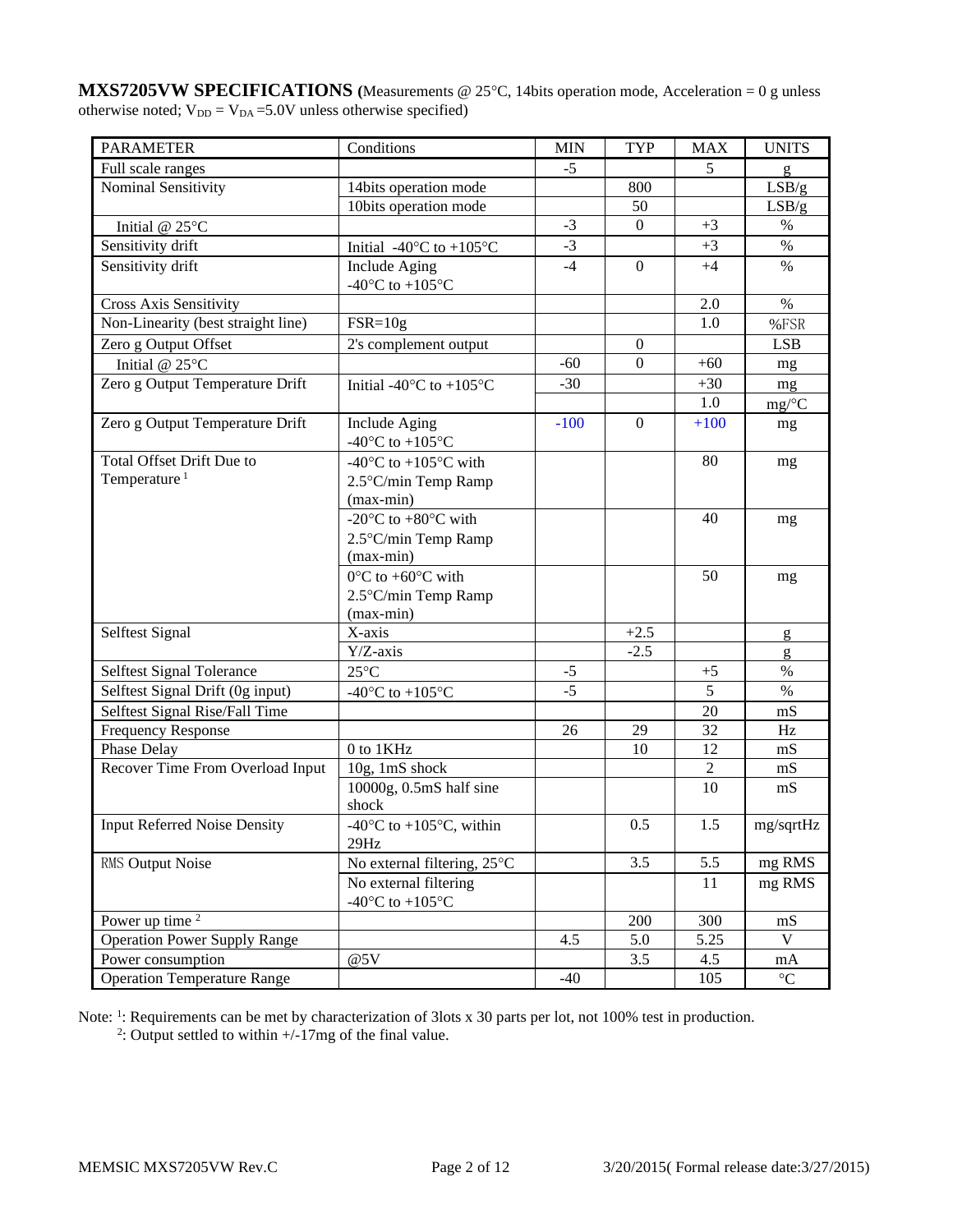#### **DIGITAL INTERFACE**

| <b>SYMBOL</b>   | <b>PARAMETER</b>                | <b>CONDITIONS</b> | <b>MIN</b>  | <b>MAX</b>  | <b>UNITS</b> |
|-----------------|---------------------------------|-------------------|-------------|-------------|--------------|
| <b>VIH</b>      | <b>High Level Input Voltage</b> |                   | $0.7$ x VDD |             | V            |
| VIL.            | Low Level Input Voltage         |                   |             | $0.3$ x VDD | V            |
| <b>Vhys</b>     | Hysteresis (SCK, SSB, DI/MOSI)  |                   | 0.1         | 0.4         | V            |
| <b>VOH</b>      | High Level Output (MISO)        | $Iout = 0.2mA$    | $VDD-0.4$   |             | V            |
| <b>VOL</b>      | Low Level Output (MISO)         | $Iout = -0.5mA$   |             | 0.4         | V            |
| Rin1            | Pull-down resistance            |                   | 100         | 200         | $k\Omega$    |
|                 | (SCK, DI/MOSI)                  |                   |             |             |              |
| $\mathrm{Rin}2$ | Pull-down resistance (FM)       |                   | 30          | 50          | $k\Omega$    |
| <b>IPU</b>      | Pull-up Current (SSB)           | $VDD=4.5-5.5V$    | 10          | 50          | μA           |
|                 | (SPI mode)                      |                   |             |             |              |
| CL              | Load Capacitance (MISO)         |                   |             | 80          | pF           |

| <b>SYMBOL</b> | <b>PARAMETER</b>                 | <b>CONDITIONS</b> | <b>MIN</b>      | <b>TYP</b> | <b>MAX</b> | <b>UNITS</b>  |
|---------------|----------------------------------|-------------------|-----------------|------------|------------|---------------|
|               | <b>SPI Operating Frequency</b>   |                   |                 |            | 8.08       | <b>MHz</b>    |
|               | Data Register Update Rate        |                   |                 | 800        |            | <b>KHz</b>    |
|               | SPI Communication Startup Time   |                   |                 |            |            | ms            |
| td1           | <b>SCK High Time</b>             |                   | .5 x td3 - 13   |            |            | <sub>ns</sub> |
| td2           | <b>SCK Low Time</b>              |                   | .5 x td3 - 13   |            |            | <sub>ns</sub> |
| td3           | <b>SCK Period</b>                |                   | 123.7           |            |            | <sub>ns</sub> |
| tr, tf        | <b>SCK Rise/Fall Time</b>        | $0.1xVDD -$       |                 |            | 13         | <sub>ns</sub> |
|               |                                  | 0.9xVDD           |                 |            |            |               |
| td4           | Data Input (MOSI) Setup Time     |                   | 37              |            |            | ns            |
| td5           | Data Input (MOSI) Hold Time      |                   | 49              |            |            | ns            |
| td6           | Data Out (MISO) Access Time      |                   |                 |            | 43         | <sub>ns</sub> |
| td7           | Data Out(MISO) Valid After SCK   |                   |                 |            | 30         | <sub>ns</sub> |
| td8           | Data Output (MISO) Lag Time      |                   | $\Omega$        |            |            | <sub>ns</sub> |
| td9           | Data Output (MISO) Disable Time  |                   |                 |            | 750        | <sub>ns</sub> |
| td10          | Enable (SSB) Lead Time           |                   | .5xtd3          |            |            | ns            |
| td11          | Enable (SSB) Lag Time            |                   | .5 x td3        |            |            | <sub>ns</sub> |
| td12          | <b>Sequential Transfer Delay</b> |                   | $1.5 \times d3$ |            |            | ns            |



#### SPI Timing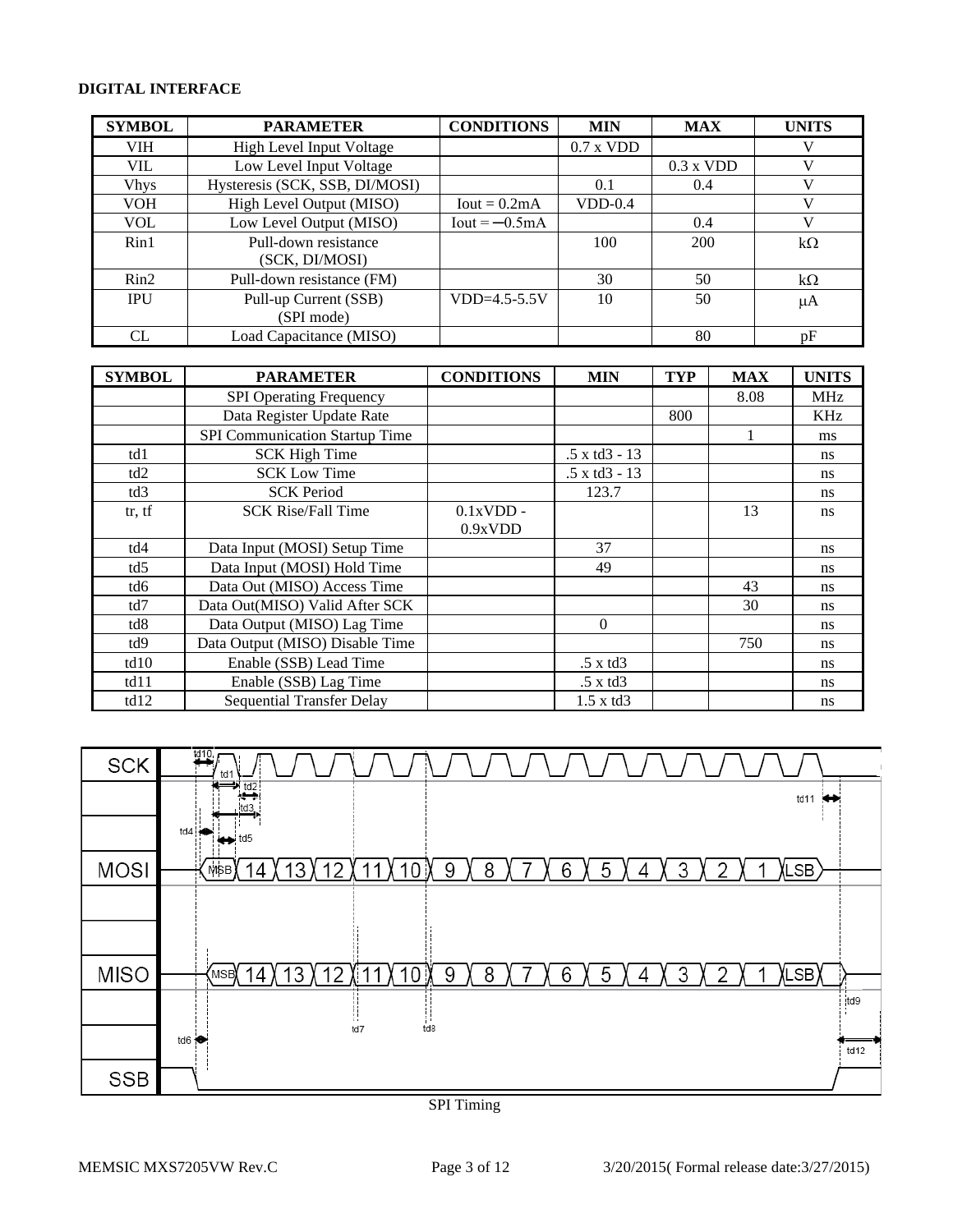#### **ABSOLUTE MAXIMUM RATINGS\***

| Storage Temperature $\ldots \ldots \ldots \ldots \ldots \ldots \ldots$ 55 °C to +150 °C |
|-----------------------------------------------------------------------------------------|
|                                                                                         |
| Acceleration (any axis, Un-powered for 0.5 msec)50,000 g                                |
| Acceleration (any axis, Powered for 0.5 msec) 10,000 g                                  |
| Output Short Circuit Duration, any pin to commonIndefinite                              |

\*Stresses above those listed under Absolute Maximum Ratings may cause permanent damage to the device. This is a stress rating only; the functional operation of the device at these or any other conditions above those indicated in the operational sections of this specification is not implied. Exposure to absolute maximum rating conditions for extended periods may affect device reliability.

 $1$  Exposure for up to 60 minutes to absolute maximum ratings for supply voltages will not affect device reliability.

#### **Ordering Guide**

| Model     | <b>Package Style</b> |
|-----------|----------------------|
| MXS7205VW | LCC-8 SMD*           |

\* Parts are shipped in tape and reel packaging. **Pin Description: LCC Package**

| Pin           | Name         | Description                                         |
|---------------|--------------|-----------------------------------------------------|
| 1             | <b>MISO</b>  | Master In - Slave Out                               |
| $\mathcal{L}$ | $\rm V_{DA}$ | <b>Analog Supply</b>                                |
| 3             | $V_{DD}$     | Digital Supply, V <sub>DA</sub> and V <sub>DD</sub> |
|               |              | must be the same voltage                            |
| 4             | <b>FM</b>    | Factory mode (for factory test                      |
|               |              | only). Connect to VSS                               |
| 5/J           | <b>SCK</b>   | Clock Input                                         |
| 6/M           | <b>SSB</b>   | Slave Select Bar (active low)                       |
| 7/L           | VSS          | Ground                                              |
| 8/K           | <b>MOSI</b>  | Master Out - Slave In                               |

#### **Caution**

ESD (electrostatic discharge) sensitive device.



Note: The MEMSIC logo's arrow indicates the +Z sensing direction of the device. Small circle indicates pin one (7).

#### **ESD Compliance:**

The MXS7205VW sensor is in compliance with the following ESD standards: HBM class H2 per AEC-Q100-002 Rev. E MM class M2 per AEC-Q100-003 Rev. E

#### **XY Sensing:**



 **(Top View, do not scale)**

**Note:** Small circle indicates pin seven (7).

#### **XZ Sensing:**



**(Bottom View, do not scale)**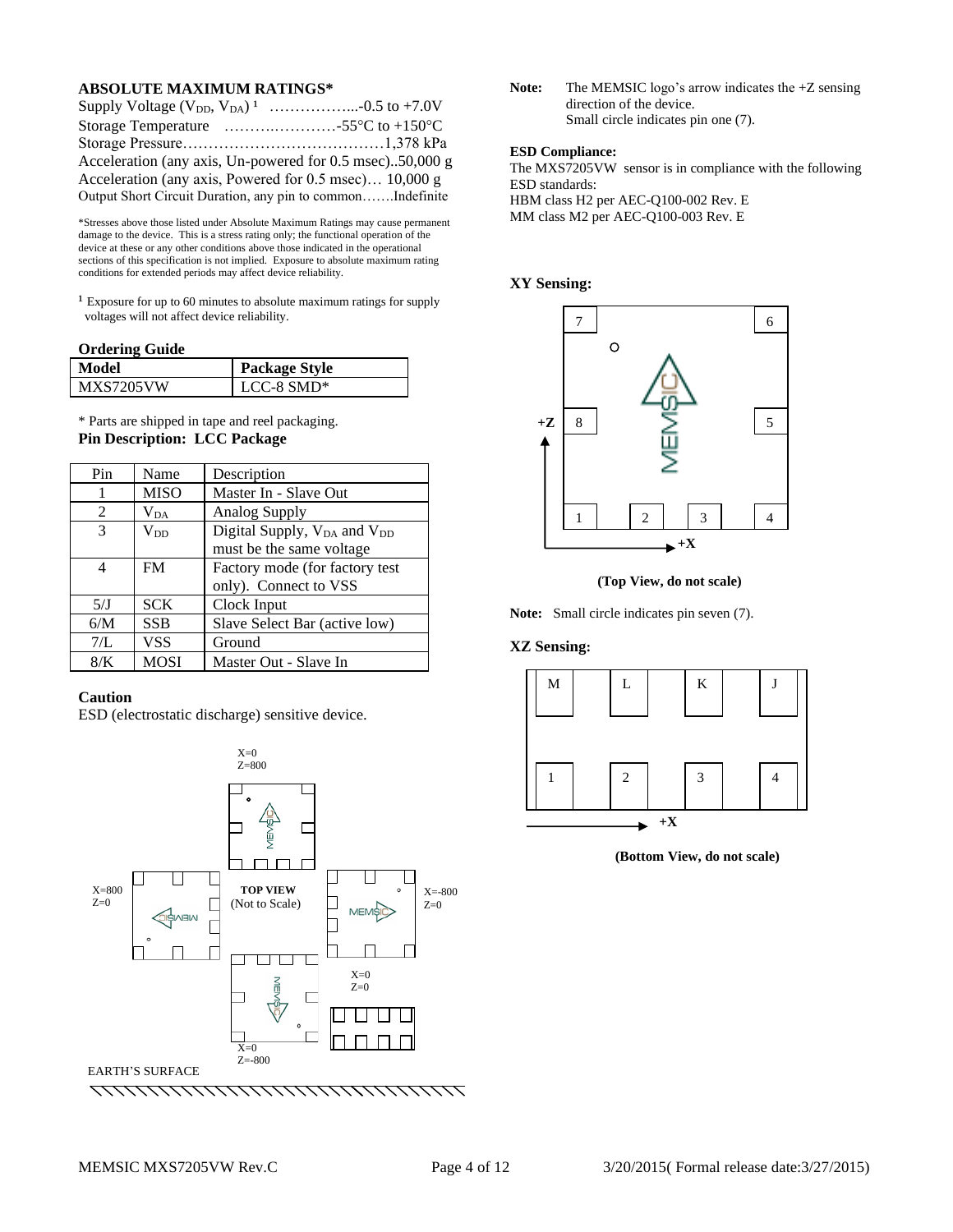#### **THEORY OF OPERATION**

The MEMSIC device is a complete dual-axis acceleration measurement system fabricated on a monolithic CMOS IC process. The device operation is based on heat transfer by natural convection and operates like other accelerometers having a proof mass except it is a gas in the MEMSIC sensor.

A single heat source, centered in the silicon chip is suspended across a cavity. Equally spaced aluminum/polysilicon thermopiles (groups of thermocouples) are located equidistantly on all four sides of the heat source (dual axis). Under zero acceleration, a temperature gradient is symmetrical about the heat source, so that the temperature is the same at all four thermopiles, causing them to output the same voltage.

Acceleration in any direction will disturb the temperature profile, due to free convection heat transfer, causing it to be asymmetrical. The temperature, and hence voltage output of the four thermopiles will then be different. The differential voltage at the thermopile outputs is directly proportional to the acceleration. There are two identical acceleration signal paths on the MXS7205VF, one to measure acceleration in the x-axis and one to measure acceleration in the y/z-axis. For more details visit the MEMSIC website at www.MEMSIC.com for a picture/graphic description of the free convection heat transfer principle.

#### **PIN DESCRIPTIONS**

 $V_{DD}$  – This is the digital power supply for the MXS7205VW. This pin supplies current to the heater element and digital circuitry. The DC voltage should be between 4.5V and 5.25V.

 $V_{DA}$  – This is the analog power supply. This pin supplies current to the analog circuitry. The DC voltage should be equal to the voltage supplied to the  $V_{DD}$  pin.

**VSS** – This is the ground pin for the MXS7205VW.

**FM** – Factory Mode for factory use only, connect to VSS.

**MISO** – This pin serves as the Master In Slave Out (MISO) SPI function. The MISO signal is the serial output data sent from the MXS7205VW to the external SPI controller, such as acceleration output data and status information.

**SSB** – This pin serves as the Slave Select Bar (SSB) SPI function. When SSB is high, communication with the SPI is disabled; when SSB is low, communication is enabled, and data can be exchanged between the MXS7205VW and the external SPI controller.

**MOSI** – This pin serves as the Master Out Slave In (MOSI) SPI function. The MOSI signal is the serial input data to the MXS7205VW from the external SPI controller, such as SPI control register load commands or requests for output data. .

**SCK** – This pin is the SPI clock signal and is used to transfer data between the MXS7205VW and an external controller via the MOSI and MISO pins.

#### **SIGNAL PATH FREQUENCY RESPONSE**

The frequency response of the MXS7205VW is primarily determined by the thermal sensor characteristics and a digital lowpass filter included in the signal path to eliminate quantization noise and limit thermal noise bandwidth. The sensor is modelled as a two pole lowpass filter, with real poles located nominally at 40 Hz and 85 Hz. The lowpass filter is a second order Butterworth filter with a 3 dB cutoff frequency of nominally 44 Hz. Sensor poles have a tolerance of approximately  $\pm 10\%$ , and the Butterworth filter cutoff frequency has a tolerance of approximately  $\pm 5\%$ .

The nominal complex transfer function of the signal path is given by:

$$
H(f) = \frac{1}{1 + j\left(\frac{f}{40}\right)} \cdot \frac{1}{1 + j\left(\frac{f}{85}\right)} \cdot \frac{1}{1 - \left(\frac{f}{44}\right)^2 + j\sqrt{2}\left(\frac{f}{44}\right)}
$$

Plots of the amplitude (in dB, relative to DC sensitivity) and phase response (in degrees) of the signal path for typical, minimum, and maximum sensor and filter pole frequencies are shown below.



Signal Path Amplitude Response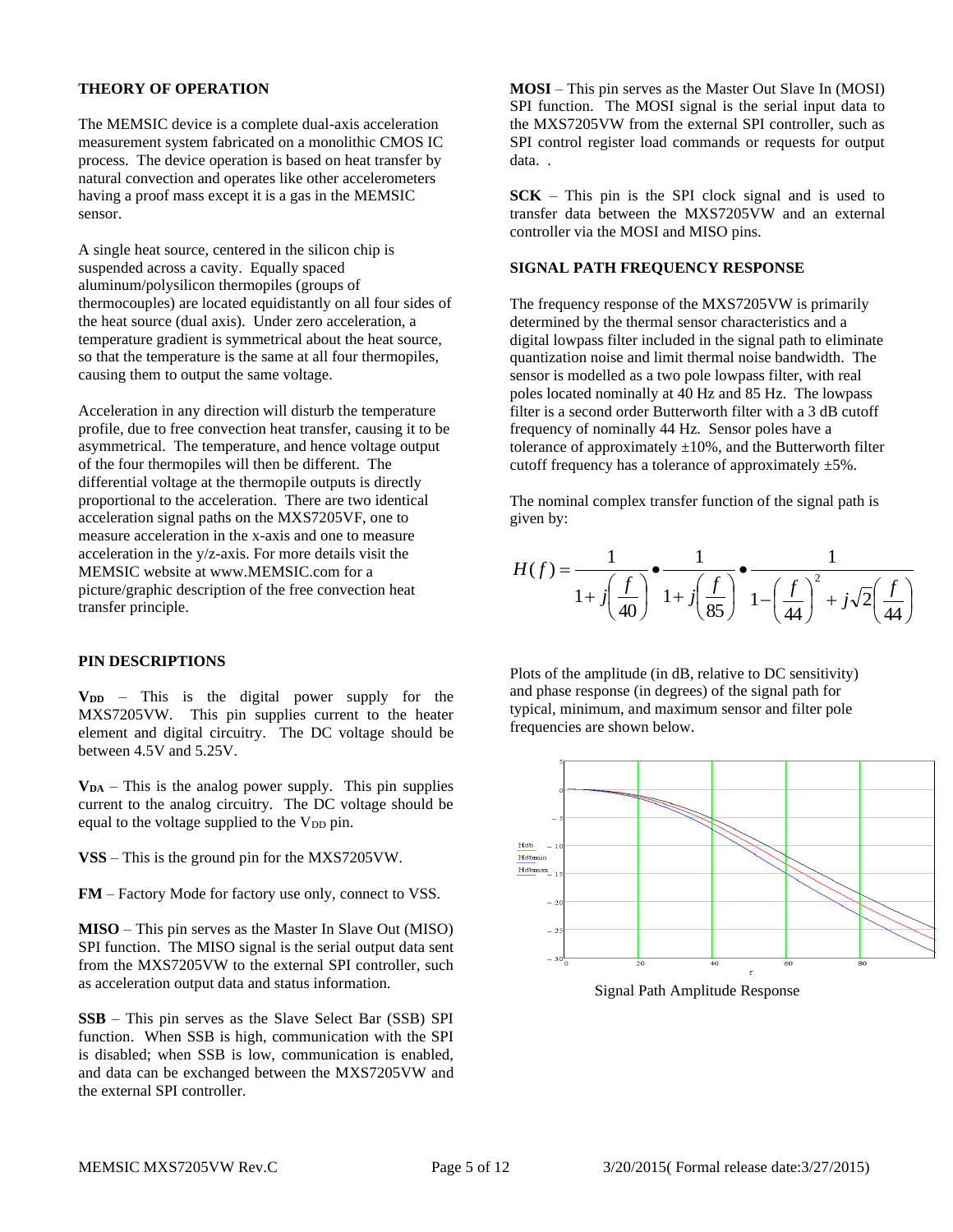

Signal Path Phase Response

#### **SELF-TEST DESCRIPTION**

The gas law governs the change in sensitivity over temperature**.** 

All thermal accelerometers display the same sensitivity change with temperature. The sensitivity change depends on variations in heat transfer that are governed by the laws of physics. Manufacturing variations do not influence the sensitivity change, so there are no unit-to-unit differences in sensitivity change. The sensitivity change is governed by the following equation (and shown in Figure 1 in  $°C$ ):

$$
S_i \; x \; T_i^{2.8} = k \; x \; S_f \; x \; T_f^{2.8}
$$

where  $S_i$  is the sensitivity at any initial temperature  $T_i$ , and  $S_f$  is the sensitivity at any other final temperature  $T_f$  with the temperature values in  $\mathrm{C}$ , k is the ratio between uncompensated sensitivity and compensated sensitivity at  $25^{\circ}$ C.



*Thermal Accelerometer Sensitivity*

A SPI function has been included for digital serial communication with an external host microprocessor. The device includes a control register for activating various operating and test modes. This control register includes a TC bit and an ST bit, which can be written via the SPI port. Setting TC=1 disables the TC function; setting ST=1 activates the ST function. The ability to control the TC and ST functions independently provides a significant

advantage in generating and measuring an accurate ST signal.

Note: ST means Self Test, TC means Temperature Compensation

The recommended method for verifying ST amplitude is as follows:

- 1. Set the control register bit TC=1 to disable TC.
- 2. Read acceleration output on the desired channel(s) (read through the SPI port) -- call this Out1.
- 3. Set control bit  $ST=1$ , leaving  $TC=1$ , which disables  $TC$ and activates ST.
- 4. Read acceleration output on the same channel(s) -- call this Out2.
- 5. Subtract (Out2—Out1). This is the ST signal amplitude.
- 6. Set ST=0 and TC=0, returning the accelerometer to normal mode.

Using the above method, the presence of a real constant acceleration stimulus does not affect the ST amplitude, provided that the acceleration plus self-test signal is not so large that the signal path is saturated.

Note1: When the temperature compensation is disabled and self-test is enabled. Self-test follows different gas law from sensitivity temperature dependence. It changes much smaller than sensitivity; this is why the temperature compensation is not done on self-test conditions.

Note2: Initial offset monitoring is a much better and reliable method to ensure sensor integrity, since it is ultra sensitive to sensor structure defect and damage. As long as initial offset is within specification the sensor is functioning correctly.

The sensor structure for the Thermal technology is guaranteed to fall outside the specified initial zero g offset parameters if the sensor is damaged or thermopile is failing. In most cases this will result in either signal path saturation or in the Hardware Error (HE) status bit being set.

**PCB LAYOUT AND FABRICATION SUGGESTIONS**

Reference figure and the notes below for recommendations on connecting a power source to the MEMSIC device and PCB fabrication.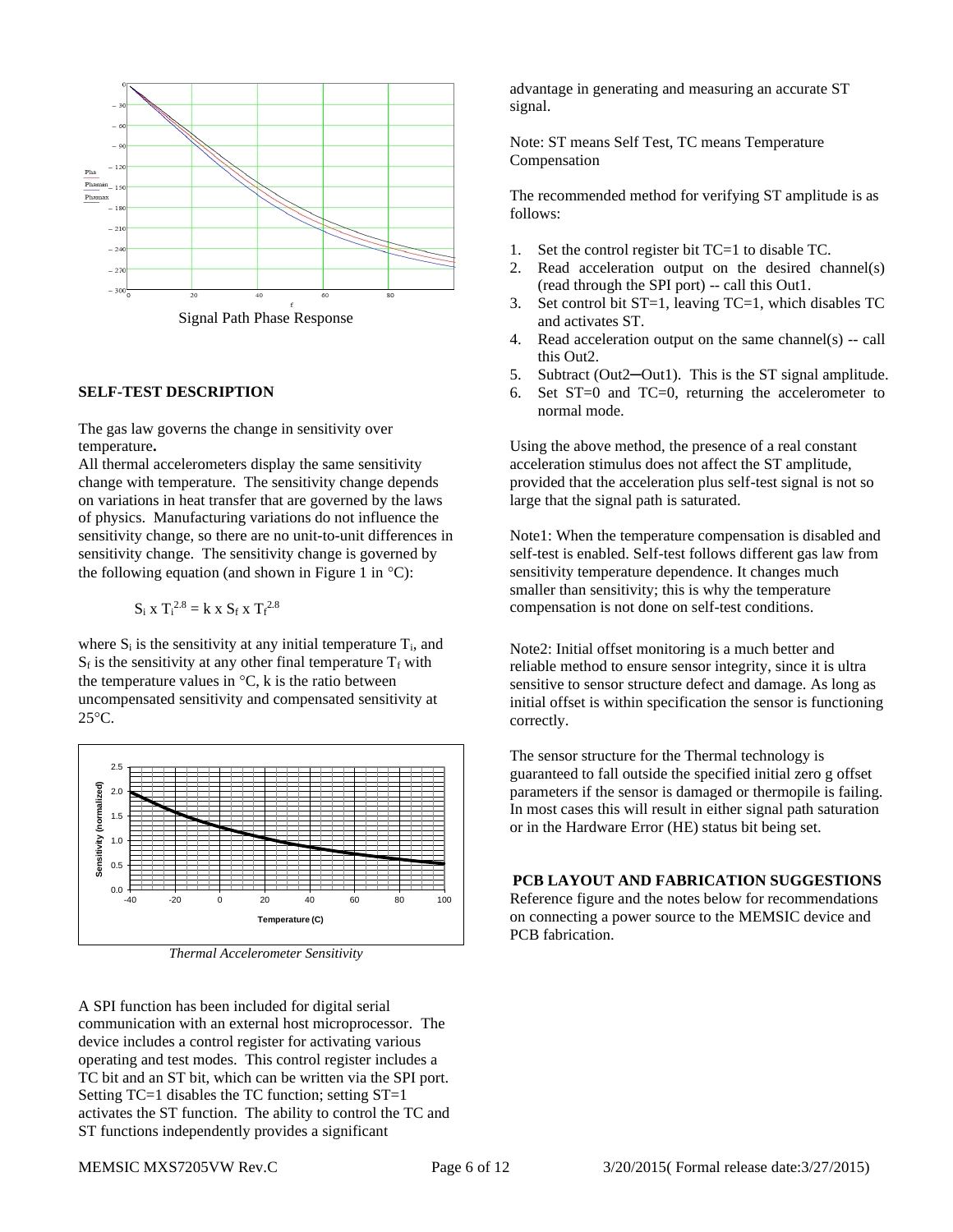

*PCB Layout*

#### Notes:

- 1.  $C_1 = 1.0 \mu F$
- 2. The bypass capacitance should be placed near the VDD and VSS pins to ensure low noise performance and accurate outputs. The predominant transient currents on the MXS7205VW are supplied to the heater element

in the thermal sensor through the VDD and VSS pins. The nominal heater resistance is about 500ohm, and nominal heater power is about 7.5 mW. With VDD=5.0V, peak current in the heater element is approximately 10 mA. An internal switching regulator ensures that heater power remains essentially constant with temperature and supply voltage variations. This regulator uses Pulse Width Modulation (PWM) and operates at a fundamental frequency of 1.6 MHz. At VDD=5V, the PWM regulator duty cycle is nominally 15-20%. The bypass capacitor should be able to deliver the required charge during each regulator switching period to ensure low supply noise.

- 3. Robust low inductance ground and supply wiring should be used.
- 4. Care should be taken (like isolated rings and planes, signal route out perpendicular to the external thermal gradient) to ensure there is "thermal symmetry" on the PCB immediately surrounding the MEMSIC device and that there is no significant heat source nearby. This will minimize any errors in the measurement of acceleration.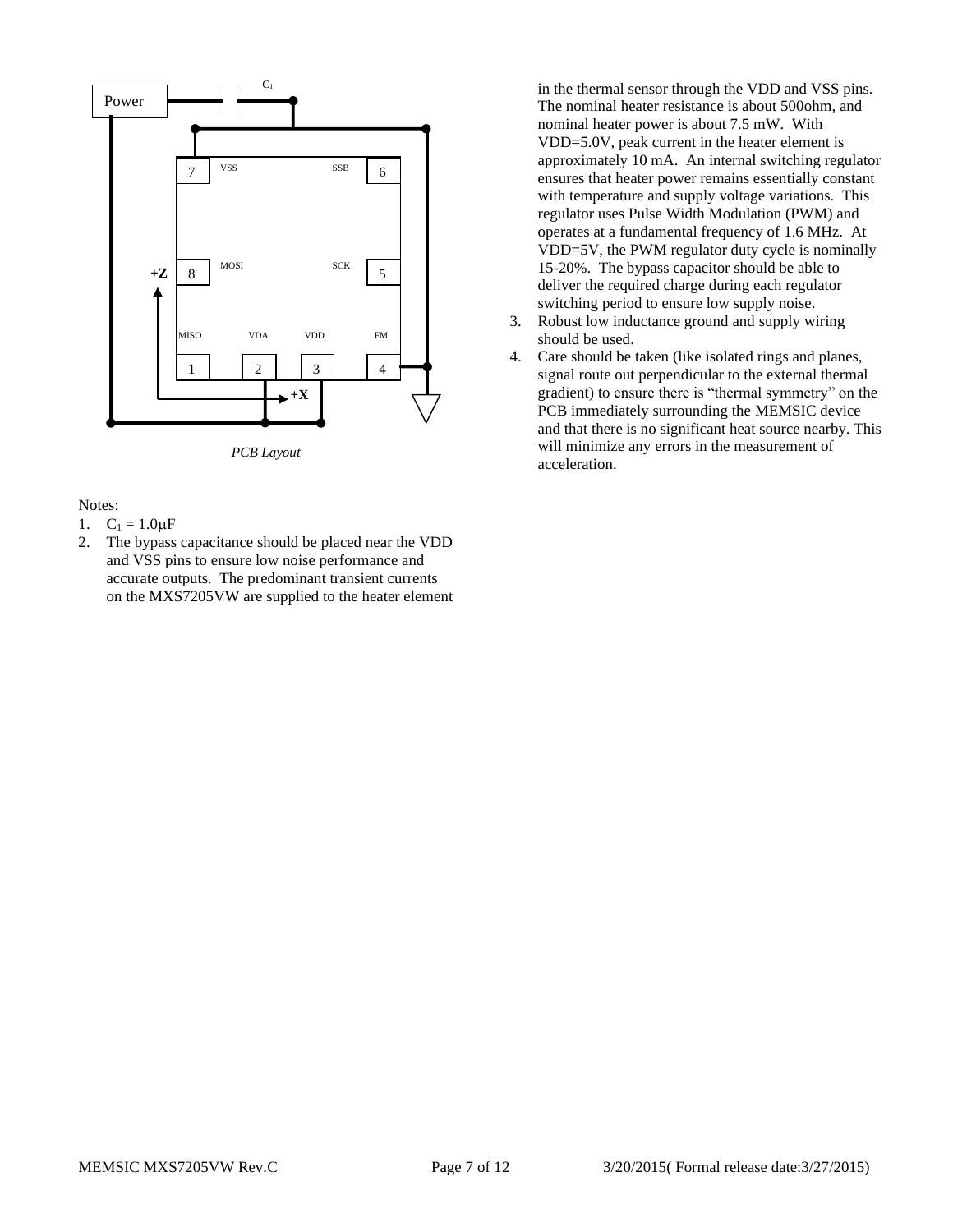#### **SERIAL PERIPHERAL INTERFACE PROTOCOL**

The Serial Peripheral Interface (SPI) is a synchronous serial communication subsystem. The SPI described here is a 16-bit variation of the original 8-bit design. There are four pins associated with the SPI: 1. SCK (serial clock), 2. MISO (master in/ slave out), 3. MOSI (master out/ slave in), and 4. SSB (slave select bar). Internal to each device on the SPI bus is a 16-bit shift register. Devices can operate in either a master or slave role. There can only be one master on the SPI bus at any given time. The pins MISO, MOSI, and SCK are tied together for all devices on the bus. To initiate a data transfer, the master device pulls SSB low on the slave device that it wishes to communicate with. Internal to the slave device this accomplishes two things: 1. It allows SCK (generated by the master) to pass through to the shift register, and 2. It enables output MISO (all unselected slave devices on the bus will have MISO tri-stated). During an SPI transfer, a 16-bit word is shifted out of MISO, while a different 16-bit word is simultaneously shifted into MOSI, synchronous with clock SCK (for the master device, the roles of MISO and MOSI are reversed). Another way to view the transfer is that a 16-bit shift register in the master, and another 16-bit shift register in the slave are connected as a circular 32-bit shift register. When a transfer occurs, this distributed shift register is shifted 16 bit positions; thus the data words in the master and slave are effectively exchanged.

The SPI on the MXS7205VW is designed to operate only in the slave mode. It uses the protocol CPHA =  $0$ , CPOL =  $0$ , that is, data changes on MOSI and MISO on the falling edge of SCK, and is clocked into the shift register on the rising edge of SCK.

When the MXS7205VW is selected as the slave device, 16-bits of data, MSB first, are simultaneously shifted from the master to the slave, and from the slave to the master on the 16 rising edges of SCK. After the 16th rising edge of SCK, the slave shift register will contain the 16-bit word that was transferred from the master. Internal to the MXS7205VW there is a 16-bit bus that serves both as the address bus and the data bus. Immediately after the 16th rising edge of SCK, the internal bus will be driven by the shift register outputs, and will be used as the address bus. When SCK falls, the address on the internal bus will be latched into the address decoders. During the time between the last falling edge of SCK and the next falling edge of SSB, data will be placed on the internal bus in accordance with the instruction received by the address decoders. On the rising edge of SSB, the data on the internal bus will be latched into the appropriate register. The rising edge of SSB also signals the end of the data transfer.

There are 2 types of data transfers supported by the MXS7205VW SPI: 1.Master reading the x and y/z channel MSB and LSB accelerometer output registers, and 2. Master reading and writing the MXS7205VW 8-bit control register. If bit 13, "SEN", of the word written from the master to the MXS7205VW is hi, then the instruction is a read of an accelerometer output register. If bit 13 is low, then the instruction is either a read or write of the MXS7205VW control register.

The protocol for reading the accelerometer output registers is shown in following tables

Sensor Data Request (MOSI):

| MSB<br>15 | 14         | 13         | 12              | 11                       | 10                       | У                        |                          |                          | b              | Ð.     | 4                        |               |                 |              | LSB                      |
|-----------|------------|------------|-----------------|--------------------------|--------------------------|--------------------------|--------------------------|--------------------------|----------------|--------|--------------------------|---------------|-----------------|--------------|--------------------------|
| SQ1       | c∩∩<br>owu | <b>SEN</b> | SQ <sub>2</sub> | $\overline{\phantom{0}}$ | $\overline{\phantom{0}}$ | $\overline{\phantom{a}}$ | $\overline{\phantom{0}}$ | $\overline{\phantom{a}}$ | $\blacksquare$ | $\sim$ | $\overline{\phantom{a}}$ | $\sim$<br>∟∪ບ | LC <sub>2</sub> | $\sim$<br>ᄔᄓ | $\sim$<br>∟∪u            |
|           |            |            |                 |                          |                          |                          |                          |                          |                |        |                          |               |                 |              |                          |
|           |            |            |                 |                          |                          |                          |                          | .                        |                |        |                          |               |                 | $\sim$       | $\overline{\phantom{a}}$ |

|  |  | Accelerometer output LSB register, x-channel   |  |  |
|--|--|------------------------------------------------|--|--|
|  |  | Accelerometer output LSB register, y/z-channel |  |  |
|  |  | Accelerometer output MSB register, x-channel   |  |  |
|  |  | Accelerometer output MSB register, y/z-channel |  |  |

Sensor Data Request

| Name       | <b>Bit Position</b> | Definition                                                                |
|------------|---------------------|---------------------------------------------------------------------------|
| SQ2:SQ0    | 15.14.12            | Sequence identifier - used for synchronizing samples                      |
| <b>SEN</b> | 13                  | $SEN = 1$ , sensor data read; $SEN = 0$ , control register read or write. |
| LC3:LC0    | 3:0                 | Logical channel select                                                    |
|            | 11:4                | Not used for sensor data request.                                         |
|            |                     |                                                                           |

Sensor Data Request MOSI Bit Definition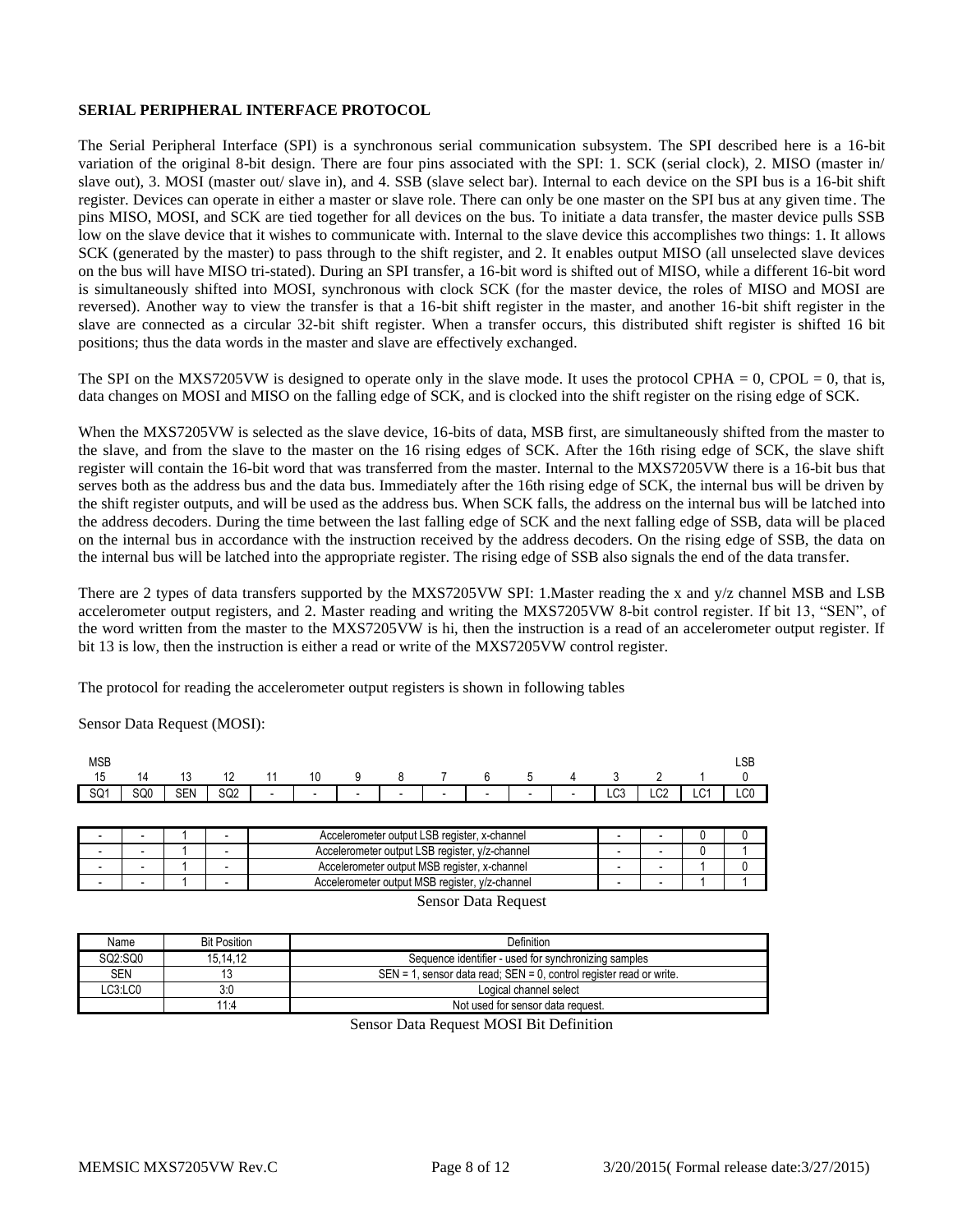

Notes: <sup>1</sup> The self-test data response, with  $ST1 = 1$ ,  $ST0 = 0$ , will occur when the control register contains the values  $ST = 1$  (selftest enabled), or  $TC = 1$  (temperature compensation disabled).

Sensor Data Response MISO Bit Definition

| Name                             | <b>Bit Position</b> | Definition                                                                                                                       |
|----------------------------------|---------------------|----------------------------------------------------------------------------------------------------------------------------------|
| SQ2:SQ0                          | 15:13               | Sequence identifier - used for synchronizing sensor samples                                                                      |
|                                  | 12                  | Parity - Ensures odd parity for bits 15:0 of MISO                                                                                |
| ST <sub>1</sub> :ST <sub>0</sub> | 11:10               | Status - Identifies contents in D9:D0 of MISO (sensor data, self-test data, exception)                                           |
| ES1:ES0                          | 9:8                 | Exception Status - Identifies contents of exception data (sensor error status)                                                   |
|                                  | 7:5                 | Not used if $ST1:ST0 = 11$                                                                                                       |
| <b>ND</b>                        | 4                   | No Data - Not used.                                                                                                              |
| <b>CNC</b>                       |                     | Conditions Not Correct - Set if attempt is made to read accelerometer data when chip is in power                                 |
|                                  |                     | down.                                                                                                                            |
| HE                               |                     | Hardware Error - Set if heater control loop is out of regulation.                                                                |
| ME                               |                     | Reserved                                                                                                                         |
| DE                               |                     | Reserved                                                                                                                         |
| D9:DD0                           | 9:0                 | Sensor Data - For ST1:ST0 = 01 or 10. Data is LSB justified, and MSB bits are padded with '0' if data<br>length is less than 10. |

Sensor Data Response MISO Bit Definition

The error codes supported by the MXS7205VW when an attempt is made to read accelerometer data  $(SEN = 1)$ , are CNC = 1, if the chip is in the power down state, and HE = 1, if the heater control loop is out of regulation.

If self-test is activated when an attempt is made to read accelerometer data, this will be indicated by returning  $ST1:ST0 = 10$ .

When reading accelerometer data, there are 4 modes of operation, defined by the settings of bits DAT1 and DAT0 in the MXS7205VW Control Register. The modes of operation for the different settings are given in following table.

| DAT1 | DAT <sub>0</sub> | Definition                                                                                                                                                                                       |
|------|------------------|--------------------------------------------------------------------------------------------------------------------------------------------------------------------------------------------------|
|      | $\theta$         | If the MSB or LSB register of either the x or $y/z$ channel is read, then both the x<br>and $y/z$ channel outputs are frozen until the MSB and LSB of both the x and $y/z$<br>channels are read. |
|      |                  | If the MSB or LSB register of either the x or $y/z$ channel is read, then that<br>channel's output is frozen until the other byte (either LSB or MSB) is read.                                   |
|      |                  | If the MSB register of either the x or $y/z$ channel is read, then both the x and $y/z$<br>channel outputs are frozen until the MSB of the other channel is read.                                |
|      |                  | Channel outputs are continuously updated.                                                                                                                                                        |

Channel Output Modes of Operation

The output of either the x or y/z channel is a 14-bit word. Since only 10-bits of data are available from a channel output read, two read cycles are required to obtain the full 14-bit data word. The 14-bit word can be considered to be stored in a Most Significant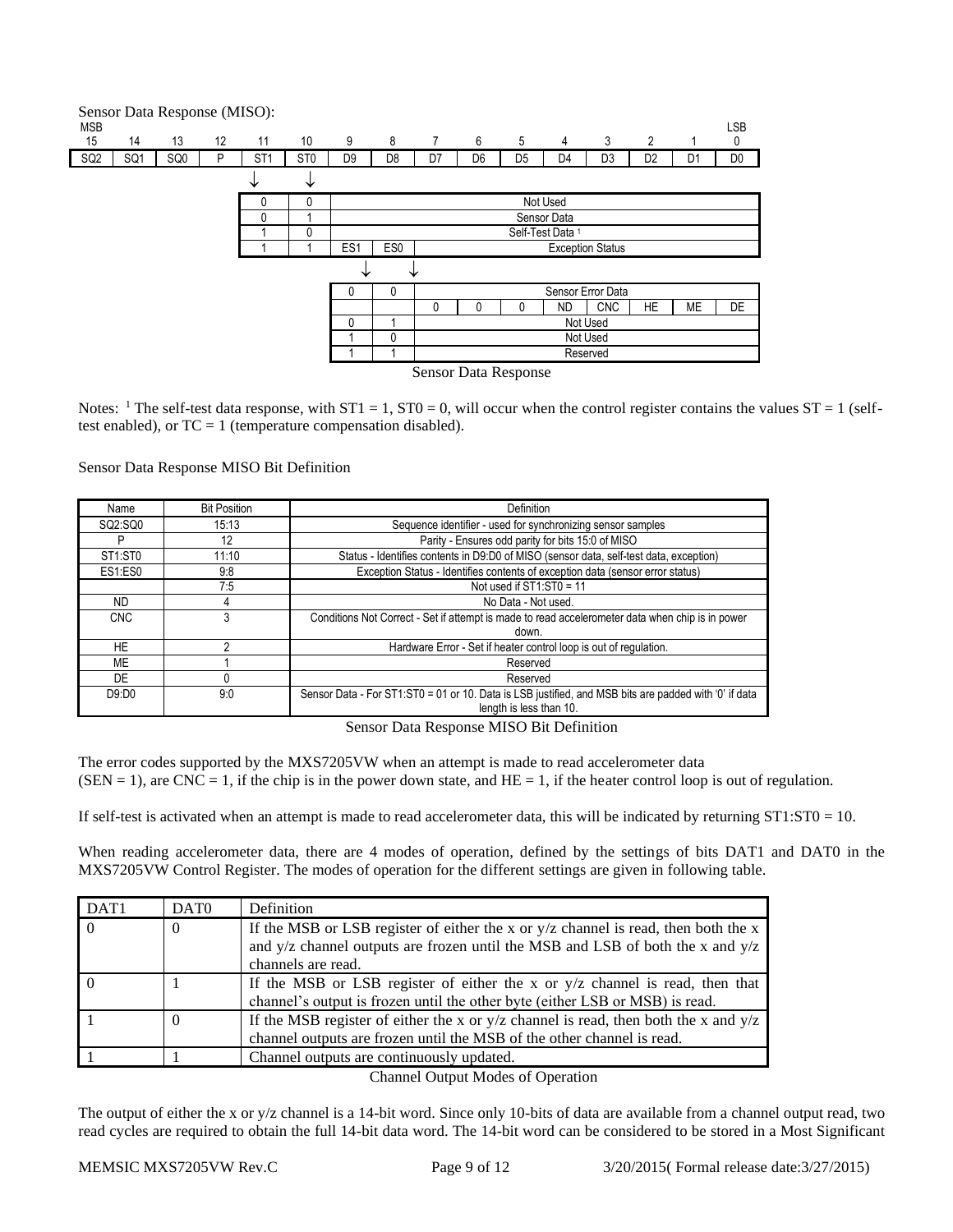Byte (MSB) Register, which contains the 10 most significant bits, and a Least Significant Byte (LSB) Register, which contains the 4 least significant bits, right justified, with zeros inserted for the remaining 6 data bits. If a 14-bit output is desired, then the MSB and LSB register reads should be from the same output sample. Therefore, in the 14-bit output mode of operation ( $DATA =$ 0), the filter output will not be updated until both the MSB and LSB for that channel have been read. It may also be desirable to have a reading of both the x and  $y/z$  channel outputs corresponding to the same output sample. In that case, setting DAT0 = 0 will cause the filter outputs to be frozen, after a read of one of the channels, until both channels are read.

A 10-bit mode of operation is also available. In this case, only the MSB register of the x and y/z channels are read. Setting DAT0  $= 0$  requires that both channels be read before the filter outputs are updated. When DAT1 = 1 and DAT0 = 1, the filter outputs are updated continuously.

|            | 14bits operation mode |            | 10bits operation mode |     |         |  |
|------------|-----------------------|------------|-----------------------|-----|---------|--|
| <b>LSB</b> | Hex                   | g          | <b>LSB</b>            | Hex | g       |  |
| 6144       | 1800                  | 7.68       | 384                   | 180 | 7.68    |  |
| 4000       | 0FA0                  | 5          | 250                   | 0FA | 5       |  |
| 800        | 320                   |            | 50                    | 32  |         |  |
|            |                       | 0.00125    |                       |     | 0.02    |  |
| 0          | 0                     |            |                       |     |         |  |
| $-1$       | 3FFF                  | $-0.00125$ | $-1$                  | 3FF | $-0.02$ |  |
| $-800$     | 3CE <sub>0</sub>      | -1         | $-50$                 | 3CE | - 1     |  |
| $-4000$    | 3060                  | $-5$       | $-250$                | 306 | $-5$    |  |
| $-6144$    | 2800                  | $-7.68$    | $-384$                | 280 | $-7.68$ |  |

Data transfer format:

The protocol for reading and writing to the control register is shown in following tables.

Slave Data Request (MOSI):



| Name       | <b>Bit Position</b> | Definition                                                                 |  |  |  |  |  |
|------------|---------------------|----------------------------------------------------------------------------|--|--|--|--|--|
| OP1:OP0    | 15.14               | Opcode - Defines operation (Read, Write).                                  |  |  |  |  |  |
| <b>SEN</b> |                     | 1, sensor data read; SEN = 0, control register read or write.<br>$SFN = 1$ |  |  |  |  |  |
| A4:A0      | 12:8                | Address - For read or write operation.                                     |  |  |  |  |  |
| D7:D0      |                     | Data - For write operation.                                                |  |  |  |  |  |

Slave Data Request MOSI Bit Definition

| Slave Data Response (MISO):<br><b>MSB</b> |     |     |    |                 |                 |                 |                 |    |                |    |                |                                                |                |                | LSB            |
|-------------------------------------------|-----|-----|----|-----------------|-----------------|-----------------|-----------------|----|----------------|----|----------------|------------------------------------------------|----------------|----------------|----------------|
| 15                                        | 14  | 13  | 12 | 11              | 10              | 9               | 8               |    | 6              | 5  | 4              | 3                                              |                |                |                |
| $\overline{\phantom{a}}$                  | OP1 | OP0 | P  | ST <sub>1</sub> | ST <sub>0</sub> | ES <sub>1</sub> | ES <sub>0</sub> | D7 | D <sub>6</sub> | D5 | D <sub>4</sub> | D3                                             | D <sub>2</sub> | D <sub>1</sub> | D <sub>0</sub> |
|                                           |     | ◡   |    |                 |                 |                 |                 |    |                |    |                |                                                |                |                |                |
|                                           |     |     | D  |                 |                 |                 |                 |    |                |    |                | Error Data                                     |                |                |                |
|                                           |     |     |    |                 |                 |                 |                 | 0  |                |    |                |                                                | SE             | <b>RE</b>      | DU             |
|                                           |     |     | D  |                 |                 |                 |                 |    |                |    |                | Slave Status - Responds with data just written |                |                |                |
|                                           |     |     | D  |                 |                 |                 |                 |    |                |    |                | Read Data                                      |                |                |                |
|                                           |     |     | D  |                 |                 |                 |                 |    |                |    |                | -                                              |                |                |                |

Slave Data Response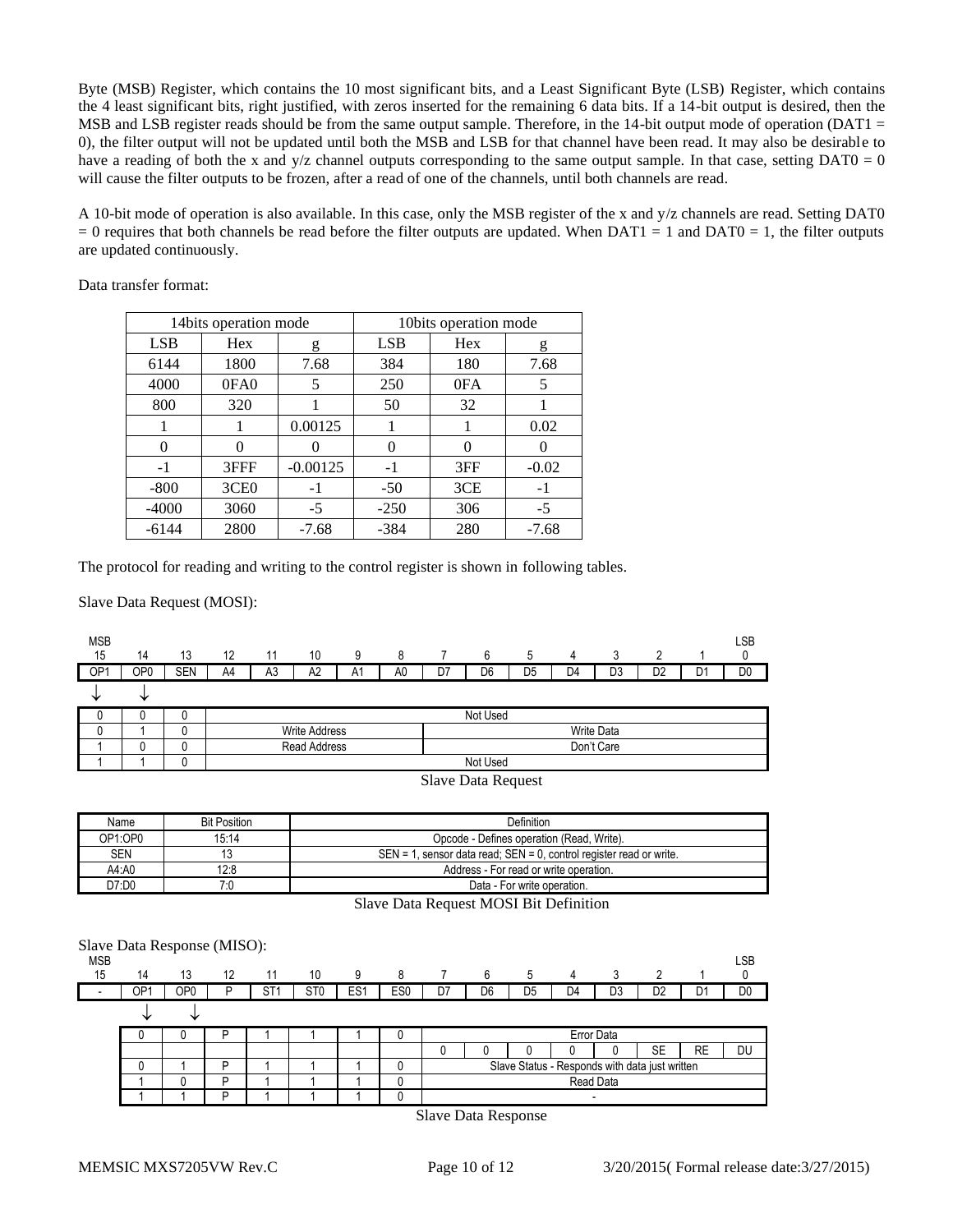| Name                             | <b>Bit Position</b> | Definition                                                                                        |  |  |  |  |  |
|----------------------------------|---------------------|---------------------------------------------------------------------------------------------------|--|--|--|--|--|
| OP1:OP0                          | 14:13               | Opcode - Identifies contents of Read or Write data in D9:D0 - copied from MOSI if request granted |  |  |  |  |  |
|                                  | 12                  | Parity - Ensures odd parity for bits 15:0 of MISO                                                 |  |  |  |  |  |
| ST <sub>1</sub> :ST <sub>0</sub> | 11:10               | Status - Always '11' for non-sensor response                                                      |  |  |  |  |  |
| ES1:ES0                          | 9:8                 | Exception Status - Always '10' for non-sensor response                                            |  |  |  |  |  |
| D7:DD0                           | 7:0                 | Read Data/Error Data/Status                                                                       |  |  |  |  |  |
| <b>SE</b>                        |                     | SPI Error - Set if there is an incorrect number of SCK clock pulses during a data transfer frame  |  |  |  |  |  |
| <b>RE</b>                        |                     | Request Error - Set to '1' for illegal, or unknown requests                                       |  |  |  |  |  |
| DU                               |                     | Data Unavailable - Not used                                                                       |  |  |  |  |  |
|                                  |                     | $-1$                                                                                              |  |  |  |  |  |

Slave Response MISO Bit Definition

Summary of MXS7205VW SPI protocol:

If bit 13 (SEN) of the request is a '1', then the data transfer is a read of one of the accelerometer output registers. Bits 15 (SQ1), 14 (SQ0), and 12 (SQ2) are the sequence bits. This field provides the system with a means of synchronizing the data samples received from the sensors. Bits 3:0 are the logical channel bits, LC3:LC0. These bits determine whether the x or y axis data is being read, and whether the MSB or LSB byte is being read. None of the other bits in the request have any meaning.

If bit 13 (SEN) of the request is a '0', then the data transfer is a write or read of the MXS7205VW control register. Bits 15 (OP1), and 14 (OP0) define whether the request is a write (OP1:OP0 = 01), or a read (OP1:OP0 = 10). Since the MXS7205VW has only one control register, the address bits in the request are irrelevant. All requests with SEN=0, are assumed to be directed to the 8-bit control register. The only other bits that have meaning, besides 15:13, for a slave data request, are the data bits 7:0, for the case of a write to the control register.

The errors that are detected for a sensor data request are: 1. CNC = 1, chip is in power down state; and 2. HE = 1, heater control loop is out of regulation.

If the number of SCK rising edges during a data transfer (period of time from the falling edge of SSB to the rising edge of SSB) is different from 16, then bit 2 (SE) will be set. If the request does not correspond to any of the requests defined in this specification, then bit 1 (RE) will be set. The remaining bits in the response, for these errors, will correspond to those given in the table of Slave Data Response.

The response on MISO during the first command following a reset will be a slave data error response with  $RE = 1$ ,  $DU = 1$ .

#### **MXS7205VW CONTROL REGISTER**

The MXS7205VW contains a single 8-bit control register. This register can be written to and read by the master device. The bit definitions are shown in following table, followed by a description of each control bit.

| <b>MSB</b>      |                            |              |             |  |          |                     | LSB |
|-----------------|----------------------------|--------------|-------------|--|----------|---------------------|-----|
| $\mathbf{DAT1}$ | $\mathrm{DATA}$            | <b>RFILT</b> | <b>ETST</b> |  | ጥ $\cap$ | $\mathbf{C}$<br>1 ب | PГ  |
|                 | MXS7205VW Control Register |              |             |  |          |                     |     |

DAT1:DAT0 - These 2 bits determine how the accelerometer output registers will be updated.

RFILT - Writing this bit to a '1' resets the digital filters for the x and y/z channels. The bit must be cleared for normal operation to resume. Can be used in the testing of the filters. While the digital filters are in reset (RFILT=1), the x and y acceleration outputs will be 0.

FTST1:FTST0 - These bits are used to facilitate testing of the digital filter. The different modes of operation are described in following table. Both the x channel and y/z channel filters are affected in the same way.